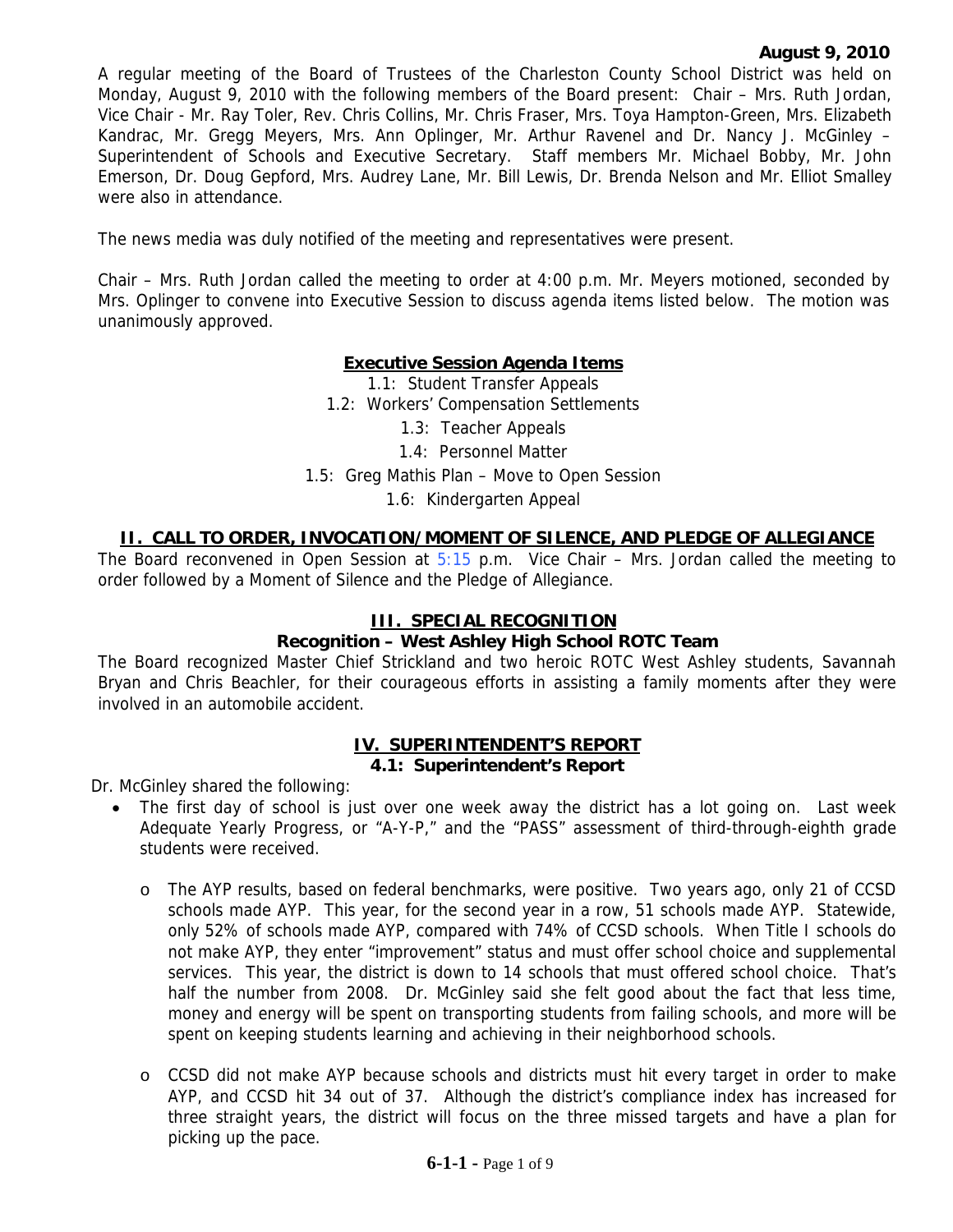- o PASS results were released on Friday. CCSD's performance in Science is not where it should be, nor are the scores in 7th and 8th grade Math, ELA, Writing, and Social Studies. The good news is that CCSD improved in the majority of categories. For two years in a row, three if the final year of the PACT is included, CCSD students earned higher "Exemplary" marks than their state peers in every single subject and grade tested. These results confirm that while challenges remain, CCSD students and schools continue to make progress. Hard working CCSD teachers deserve the praise.
- Dr. McGinley said, regardless of position, all CCSD staff members are hired to support teachers and students and in this economic crisis, the district has to be more creative than ever about generating resources for this cause. A great example of this that CCSD recently won a million-dollar "Teaching U.S. History" grant. Dr. McGinley personally commended the grants team and external partners for this award: Jane Aldrich, Barbara Hairfield, Alicia Kokkinis, Jennifer Graham, Brian Lanahan, Steve Driscoll, and Tammy Oler.
- Dr. McGinley reviewed the following major "Back to School" items--
	- "Hootie and the Blowfish Homegrown Roundup" is at 10:30 a.m. Wednesday, August  $11<sup>th</sup>$  at Burke High School. The Roundup provides essential services and back-to-school supplies to approximately a thousand local students. This year, donations will flow to families from the four "Promise Neighborhood" schools-Chicora, Mary Ford, James Simons, and Sanders-Clyde. Dr. McGinley thanked Hootie and the Blowfish for their generosity, and said she looks forward to seeing the band, members of the Board, Mayors Summey and Riley, and CCSD families at the Roundup.
	- This Sunday, the "First Day Festival," will be held. CCSD staff and partners from the City of Charleston and dozens of business and community groups to meet and greet school-going families, pass out information on our schools, and promote awareness about the first day of school.
	- Readiness "checklists" have been prepared for each school to make sure that when students and parents arrive on the first day of school, there are no obstacles. Also for extra support teams of staff will be sent out on the first day of school to visit with principals and provide extra supports, especially to the seismically relocated schools.
	- A parent "help line" that will be staffed this Friday through the first day of school, giving parents a one-stop-shopping for any of their back-to-school needs and questions. The goal is to make sure parents and students know about the first day of school and are well prepared for it.

# **V. VISITORS, PUBLIC COMMUNICATIONS**

# **5.1: Visitors, Public Communications**

- 1. Ms. Laura Waring Gruber addressed the Board in support of a 6-year Tax Referendum.
- 2. Mr. Louis Jefferson requested a response from staff to comments he and others provided during the Jennie Moore/Laing/Primary building plan presentation in District 2.
- 3. Mr. David Maybank, III addressed the Board on behalf of Mr. Bobby Pierce, President of the Charleston Metro Chamber of Commerce, he commended staff for managing the previous building program and expressed support for a six-year Sales Tax Bond Referendum.
- 4. Mr. Anthony Bryant expressed support for a ½ cent sales tax. Mr. Bryant also mentioned that he would seek support from the Board to reform South Carolina's Justice Department.

# **VI. APPROVAL OF OPEN SESSION BOARD MINUTES**

# **6.1: Approval of Open Session Minutes of June 28, 2010; July 19, 2010; July 21, 2010; and July 29, 2010**

Mr. Toler moved, seconded by Mr. Meyers, approval of Open Session Minutes of June 28, 2010; July 19, 2010; July 21, 2010; and July 29, 2010. The motion was approved 9-0.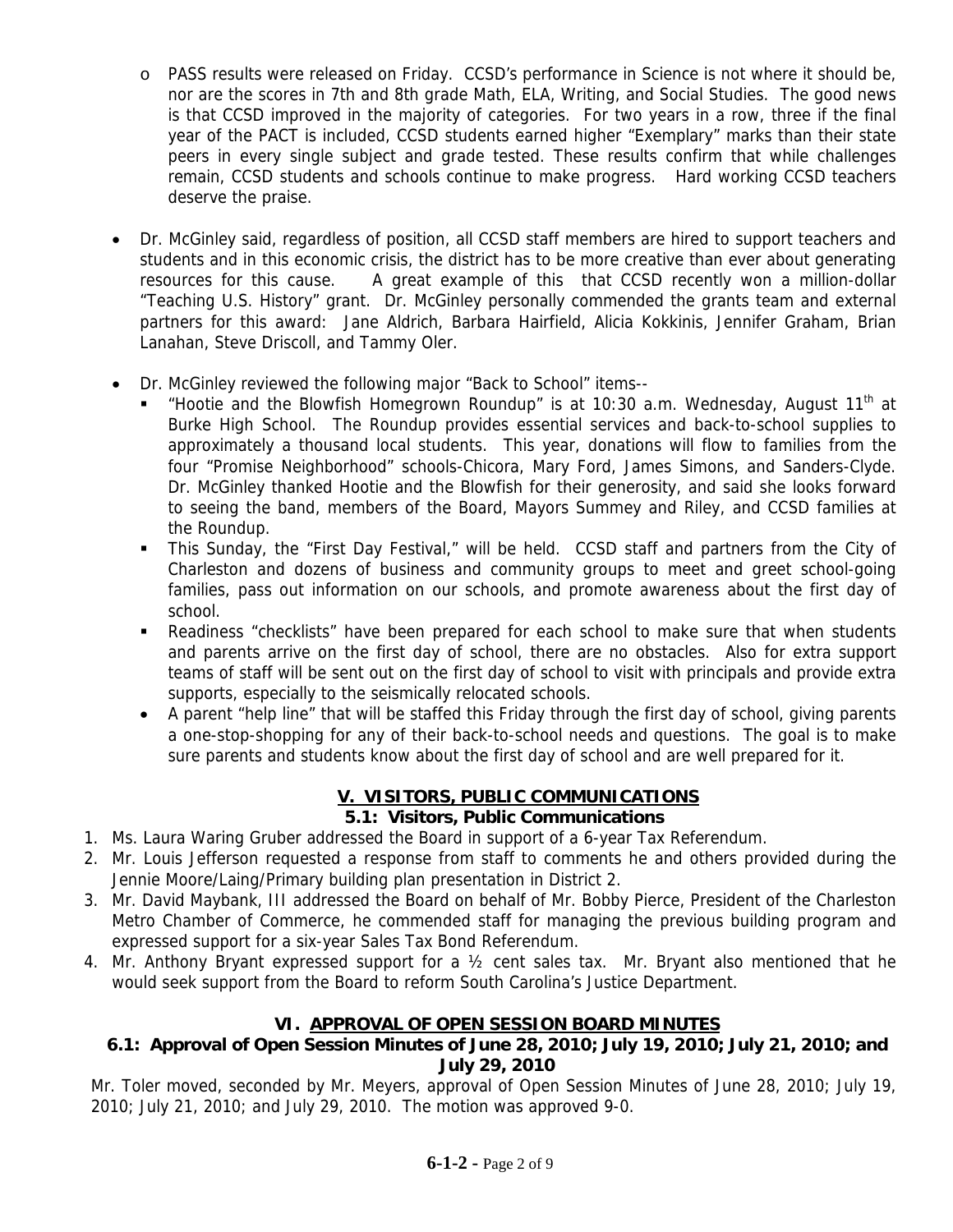### **6.2: Motions of Executive Session of July 29, 2010**

The Board approved the following motions that were made in Executive Session:

**1.1: Student Transfer Appeals** – The Board approved student transfer appeals A and B under No Child Left Behind criteria; student transfer appeals C, D, E, F, and G were also approved. The vote was 9-0.

**1.2: Workers' Compensation Settlements -** The Board approved a recommendation for three Workers' Compensation Settlements. The vote was 9-0.

**1.3: Teacher Appeals -** The Board approved a motion not to renew three annual teacher contracts. The vote was 8-1 (Kandrac opposed).

**1.4: Personnel Matter –** The Board approved a personnel matter recommendation regarding Retirees subject to A) all Retiree positions being re-advertised annually and B) Providing an annual report to the Board on re-applications. The motion was approved 7-2 (Collins and Kandrac opposed).

**1.5: Greg Mathis Plan –** This item was moved to Open Session. See Open Session item #9.10

**1.6: Kindergarten Appeal –** The Board approved a motion denying a Kindergarten appeal. The motion was approved 8-1 (Kandrac opposed).

#### **6.3: Financial Minutes of July 29, 2010**

Mr. Toler motioned, seconded by Mr. Meyers, approval of the financial minutes of July 29, 2010. The motion was approved 9-0.

## **VII: MANAGEMENT REPORT**

## **7.1: Seismic Project Update**

Mr. Troy Williams, Senior Project Manager for Capital Improvements provided an update on the Seismic Project (Relocate, Rebuild, Return). A summary follows.

- Make ready work is near completion and still scheduled to be completed before the first day of school
- All media centers have been relocated to new school locations
- RELOCATE, REBUILD, RETURN website has been updated with the Weekly Construction Situation Reports
- Environmental reports will be posted on the website, along with a brief report summary for each school, after final post tests are complete
- Bus schedules, and the Shuttle schedule for downtown parents and volunteers, have been posted on the website
- Open House dates for each school are posted on the website, and district staff will be in attendance to answer questions
- Final office moves and moving of teacher boxes to be completed this week
- Plans for final cleaning and removal of trash after teachers unpack are underway

#### **7.2: Board Expense Report – FY 2009**

The Board received the 2009 Board Expense Report as information.

# **VIII: CHARLESTON ACHIEVING EXCELLENCE UPDATE**

# **8.1: Third Grade and Sixth Grade Academy Outcomes**

Doug Gepford, Chief Academic Officer and Dr. Janet Rose-Beale, Director of Student Assessment presented on the Third and Sixth Grade Academy Outcomes.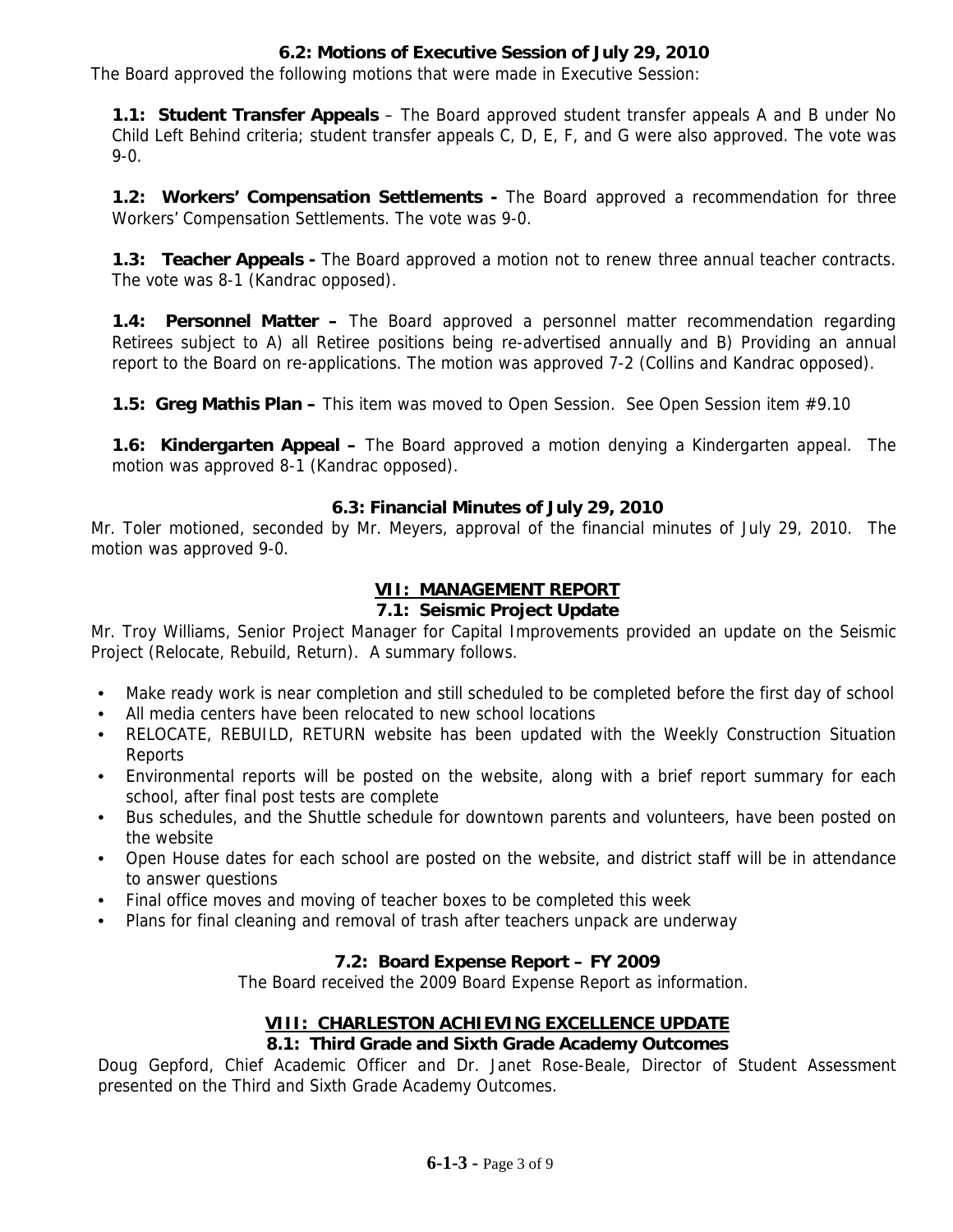#### **Third Grade Academy Program Improvements**

Highly Effective Teachers

- 15:1 Student-Teacher Ratio
	- 12 Sites/24 Classes

Associate Teachers (plus support for  $4<sup>th</sup>$  graders)

Collaborative Student Selection Process

Third Grade Curriculum

• Professional Development Calendar

Voyager Intervention – Reading and Math

Reading and Running with the RiverDogs



# **Sixth Grade Academy**

- Six sites serving 362 students
- Student selection: Board policy, advance notice to parents, numerous data points
- Teacher selection/preparation: Rigorous interview process, 68% of teachers hold Master's degree, summer professional development required
- Increase in reading time: Non-fiction class, informational text
- Required Early Start: Reading/Writing and procedures
- Interventions: Voyager and Language!
- Action-Based Learning: 30 minutes daily
- Pro-Social Supports: PBIS, Social Workers, expanded guidance



# **IX**. **POTENTIAL COSENT AGENDA ITEMS**

## **9.1: Board Approval – First Reading – Board Policies**

- A. ECAA Video Cameras in Classrooms, Hallways, School Buses and Other District Property
- B. GBI Employee Participation in Political Activities
- C. JFAB Non Resident Students

A recommendation to approve the first reading of Board Policies Listed above. – Mrs. Oplinger moved, seconded by Mr. Meyers, approval of the first reading of policies listed above. The motion was approved 9-0.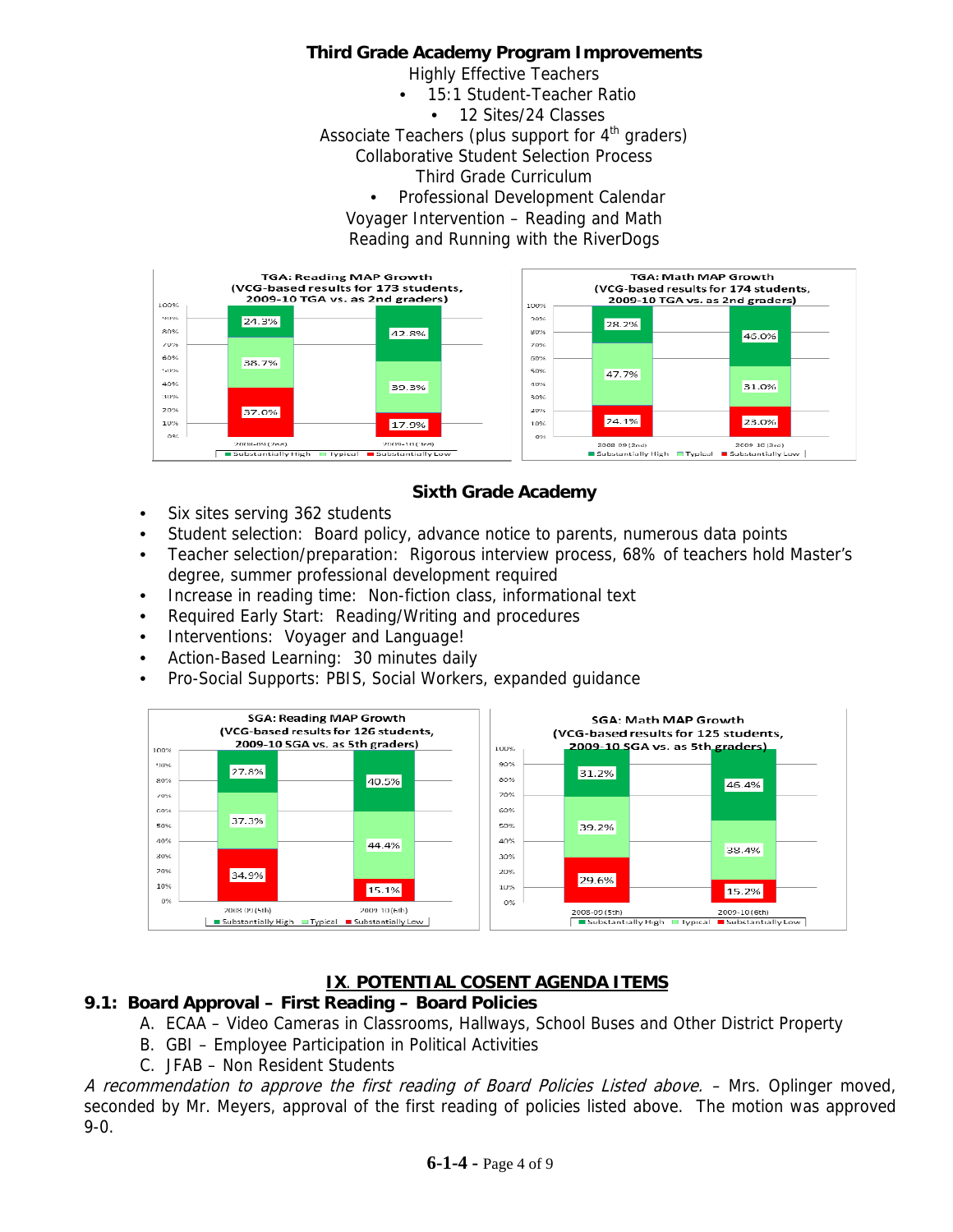**9.2: Board Policy Regulation - ECA-R - Security - The Board received Policy Regulation ECA-R as** information.

**9.3: Home School Applications** – A recommendation to approve the home school applications. Mrs. Oplinger moved, seconded by, Mr. Meyers approval of home school applications. The motion was approved 9-0.

**9.4: Purchase of K-5 Reading Workbooks** – A recommendation to approve the purchase of K-5 ELA workbooks to accompany the Trophies text series. The total cost is \$303,988.94. The funding source is K-5 Funding. - Mrs. Oplinger moved, seconded Mr. Meyers, approval of the recommendation to purchase K-5 ELA workbooks. The motion was approved 9-0.

**9.5: Drayton Hall Elementary Parking Lot Improvements** – A recommendation to approve the change order to correct subgrade soil and replace with suitable fill and additional funds--\$30,356.55 to complete the project. The funding source is Fixed Cost of Ownership savings and Reallocation funds. The motion was approved 9-0.

**9.6: Purchase of Surveillance System and Camera Access for St. Andrews Elementary –** A recommendation to approve a reallocation request from FY10 Fixed Cost of Ownership to Security to purchase and install surveillance access and camera system for St. Andrews Elementary. – Mrs. Oplinger moved, seconded by Mr. Meyers, approval of the reallocation request for the installation of surveillance access and camera system for St. Andrews Elementary School. The amount is \$62,557.03 Capital/Fixed Cost of Ownership Funds. The motion was approved 9-0.

**9.7: District Wide Professional Painting Services – Bid #1032 –** A recommendation to award the District Wide Professional Painting Services to the following firms. The funding source for this contract will be General Operating Funds. The potential contract cost over the maximum term (5 years) is unknown at this time.

| <b>S&amp;A Enterprises</b> | Dan Ahring4425             |
|----------------------------|----------------------------|
| 2125 Woodtrail Drive       | Longwood Drive             |
| Columbia, SC 29210         | Ladson, SC 29418           |
| A & A Contractor, Inc.     | JW Painting & Repairs      |
| 2038 Highway 35            | 2112 Commander Road        |
| Saint Stephen, SC 29479    | North Charleston, SC 29405 |

Mr. Meyers moved, seconded by Mr. Fraser, approval of the recommendation to award District Wide Professional Painting Services to the firms listed above. The motion was approved 9-0.

**9.8: Six Year Capital Program One-Cent Tax Referendum –** A recommendation to place a 1% Educational Capital Improvement Sales and Use Tax on the Ballot for Consideration November 2, 2010.

During discussion, Mr. Bobby said the Board approved the 8-year plan at the last Board Workshop. However, after reflecting on what could be approved in November, a 6-year is now recommended. The following information was provided on the four Bands: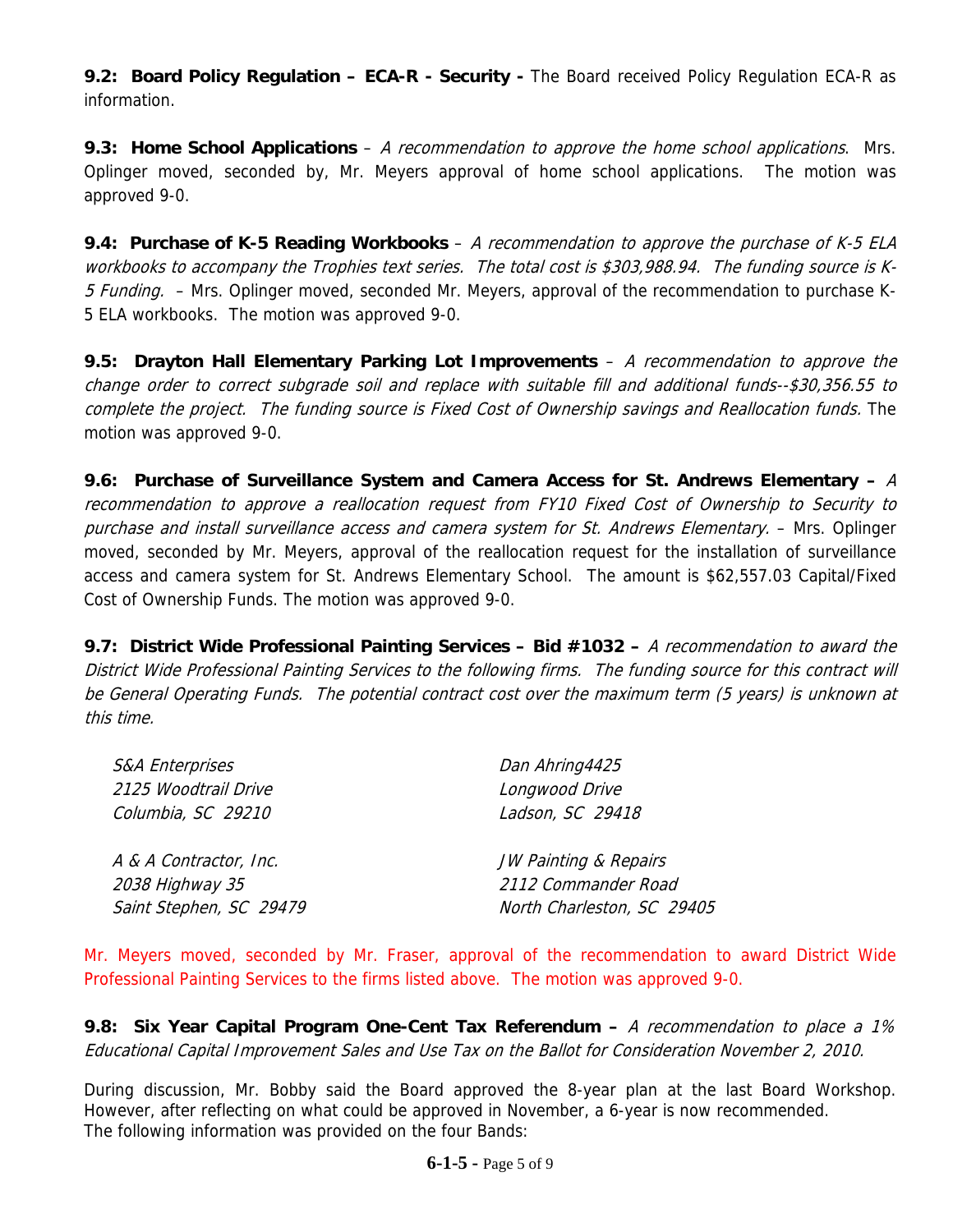- Band 1 Life Safety (Sullivan's Island and District 20 seismically challenged schools)
- Band 2 Overcrowding
- Band 3 Work to Support Building Improvements and Program Issues
- Band 4 District Wide items such as Athletic Fields and land purchases

Mr. Bobby said the 6-year plan provides access/opportunities across the county and hits the highest priorities. While it does not fund everything, it aligns with what was heard from stakeholders.

Mr. Jake Stoudemire, Assistant Director of Research at the Riley Center located at the College of Charleston, was introduced by Mr. Bobby to share preliminary findings of the survey they were hired to conduct. Mr. Stoudemire shared the following:

- In spring he was approached to do a political polling for a referendum of \$300 million and \$500 million. With help from Mr. Bobby and the Chamber, questions were developed and a list was purchased to do polling of voters who not only vote during Presidential elections. Trained students used scripts and called between hours of 3pm and 9pm. Three attempts were made to call each number. Anyone who wished not to participate was removed from the list. Telephone numbers used came from voters' registration. Mr. Stoudemire said due to summer vacation, time was an issue. However, approximately 300 surveys were completed.
- Persons polled responded to questions about age, gender, race, income, housing, tenure, etc. They were also asked if they had students in CCSD schools and the age range. They were polled about their awareness of recent district constructions and examples were provided. Both, the \$300 million and \$500 million options were shared. The person polled was asked if they were likely to support or not support the two options provided. 58% of those polled did not favor the \$500 million option. Only those who were negative to the \$500 million were polled about the \$300 million option. Some polled were negative about both options. Open comments from those polled were will be provided at a later date.

Mr. Fraser commented that the majority of those polled preferred a Sales Tax over Property Tax and a shorter term. Mr. Ravenel said they should have been asked if they preferred the 8 year plan over the 6 year plan. That would have made a difference. While the 6 year plan is attractive, the 8 year plan would allow more money, almost \$600 million and take care of all facility needs.

Mr. Meyers suggested the Board focus on the list of projects proposed and articulate how schools would be prioritized in item #25. Mr. Ravenel reminded the Board that someone who supported the 8-year plan or some who was absent when the Board voted on the 8-year plan must be willing to support the 6-year plan recommendation. Mr. Ravenel also reminded the staff about the Air Conditioner for the gymnasium at Garrett Academy. Mr. Bobby said staff will proceed with the Garrett project utilizing two funding sources.

Mr. Meyers moved, seconded by Mr. Fraser, to approve the 6 year plan. Mr. Bobby responded to a question from Mrs. Kandrac about why Garrett was moved from Band 3 to Band 1 indicating that it was because of the Life Safety Seismic Evaluation. Also Mr. Bobby said the same process that was used earlier would be used to get the best analysis. Mrs. Kandrac also questioned the amount identified for Buist Academy. Staff responded that Buist Academy has both elementary and middle grades (K-8) and special program requirements. Mr. Fraser suggested Stono Park and Jennie Moore be moved to the top of the list over parking lots in Band 4. Mr. Meyers said if approved, the Board has the latitude of changing priorities. However, he discouraged the Board to do so at this time because the newly elected Board may want to make changes upon being elected in November.

In response to Mrs. Green's question about Campaign Manager, Mr. Fraser said the Chamber is willing to run the campaign.

After Mrs. Kandrac read a statement Mr. Bobby made at the June 2, 2010 Board meeting about hiring someone to study potential revenue streams, Mr. Bobby said Miley and Associates submitted a proposal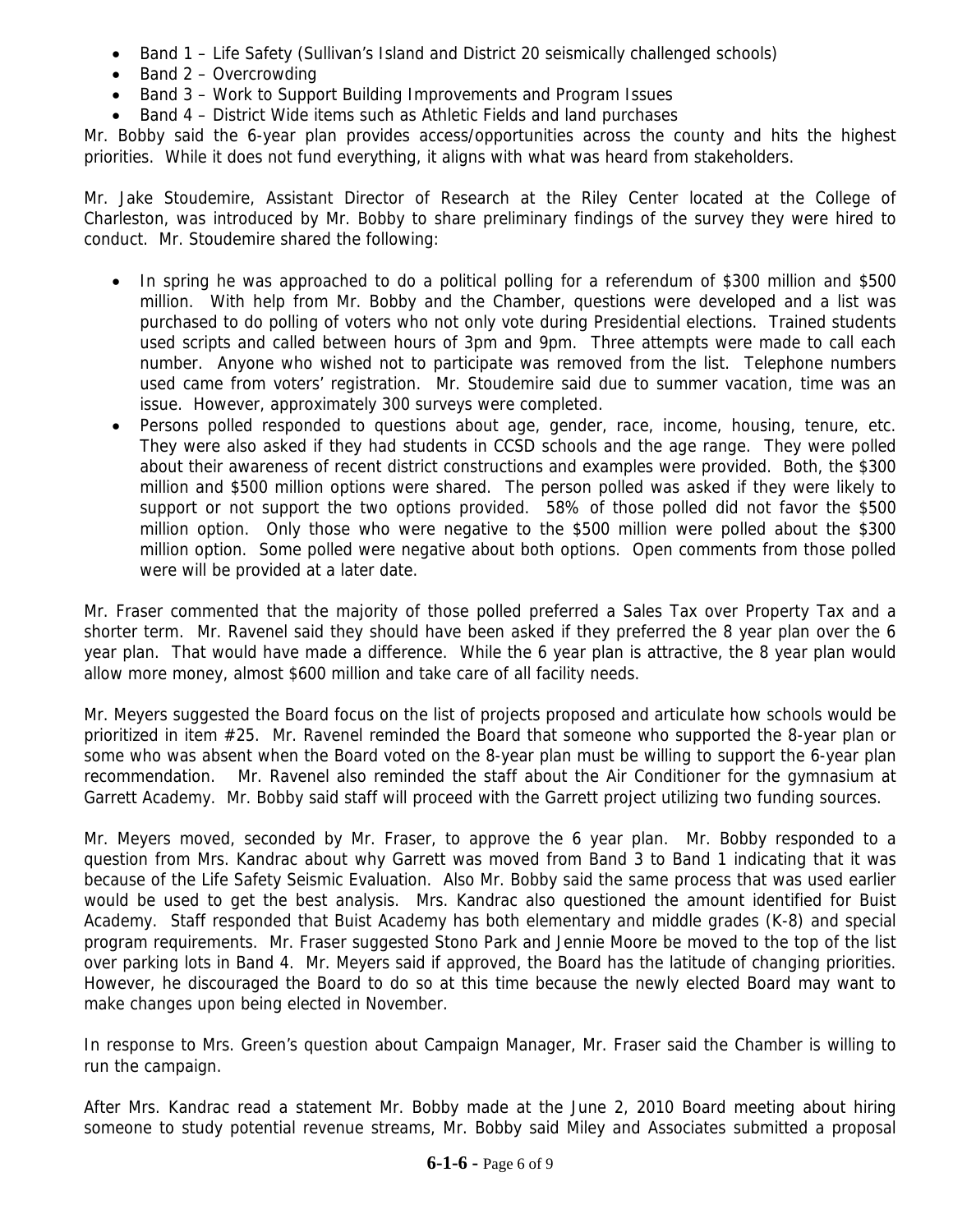not to exceed \$15,000. Mrs. Kandrac moved there be an Independent Audit by an auditor identified by the Attorney General or Comptroller. No one seconded the motion. Mrs. Kandrac said audits should be conducted every three years. Mr. Fraser said the district is audited annually. Rev. Collins said it was not a bad idea if they could help the district save money.

Mrs. Jordan asked about the CTE program at the Rhett building. Mr. Bobby said the CTE program for Low Country Tech at Rhett is not included in the list of proposed projects. However, he recommended placing it under Band #3. He suggested \$5 million for advanced design. However, he said additional funding may have to be found later.

Mr. Fraser suggested funds for James Island Charter High School for a fine arts facility and small auditorium as advanced design. An additional \$15 million was suggested. This amount would raise the \$10 million previously identified to \$25 million.

At this time, Mr. Fraser moved, seconded by Mr. Ravenel, the Board reconsider its approval of an 8-year capital program and approve the 6-year program (Agenda Item #9.8) with the following modifications. The motion was approved 7-2 (Collins and Kandrac opposed).

- Expand Item  $# 25$  to list each school whose athletic facilities is proposed to be affected;
- The allocation for James Island Charter High be expanded from \$10 million to \$25 million for a Fine Arts facility;
- Include in Band 3 include \$5 million for Advanced Design and CTE Program for Low Country Tech at the Rhett campus; and
- Stono Park and Jennie Moore be moved to the top of band 4, (to be listed above the Azalea bus lot Renovation currently listed first).

**9.9: Eight Year Capital Program –** A recommendation to place a 1% Educational Capital Improvement Sales and Use Tax on the Ballot for Consideration November 2, 2010.

The Board did not vote on this item since item #9.8 was approved.

**9.10: Greg Mathis Plan –** In response to an earlier request from the Charleston County School District, Greg Mathis Charter submitted their Academic and Attendance Improvement Plan.

Mr. Emerson said the Board adopted a motion to forgive Greg Mathis the debt of approximately \$32,000.00 owed to CCSD and renew the charter for one year provided Greg Mathis provides the Board, within 45 days, a comprehensive plan for academic improvement and a plan to increase attendance. Greg Mathis submitted their Academic and Attendance Improvement Plan last week which is brought before the Board for review prior to school openings. Mr. Emerson shared the following from the plan submitted:

- Academic Performance
	- $\circ$  The plan mentions 4x4 block scheduling, Implementation of MAP Testing,
	- o Implementation of the USATestprep—which CCSD is not familiar with,
	- o Implementation of the Measures of Academic Progress (MAP) test—which requires a license and is a computer system which their computers may not be able to support,
	- o And Implementation of APEX.
- Attendance Improvement simply says by increasing students' performance, students will attend.

• The recommendation from CCSD staff is to not accept the improvement plan submitted by Greg Mathis. Mrs. Oplinger agreed the academic plan was very vague and lacked specificity. She also said the attendance plan was weak. Mr. Fraser called for a motion. Rev. Collins moved approval of staff's recommendation. Mr. Emerson said the plan does not support the motion the Board adopted. Therefore, the Board should revoke the charter. Mr. Meyers said there were no goals in the plan. However, he did not mind giving Greg Mathis Charter another chance allowing staff to go back to set goals. Rev. Collins said to the Board that when Greg Mathis came before the Board earlier, the Board was too lenient. The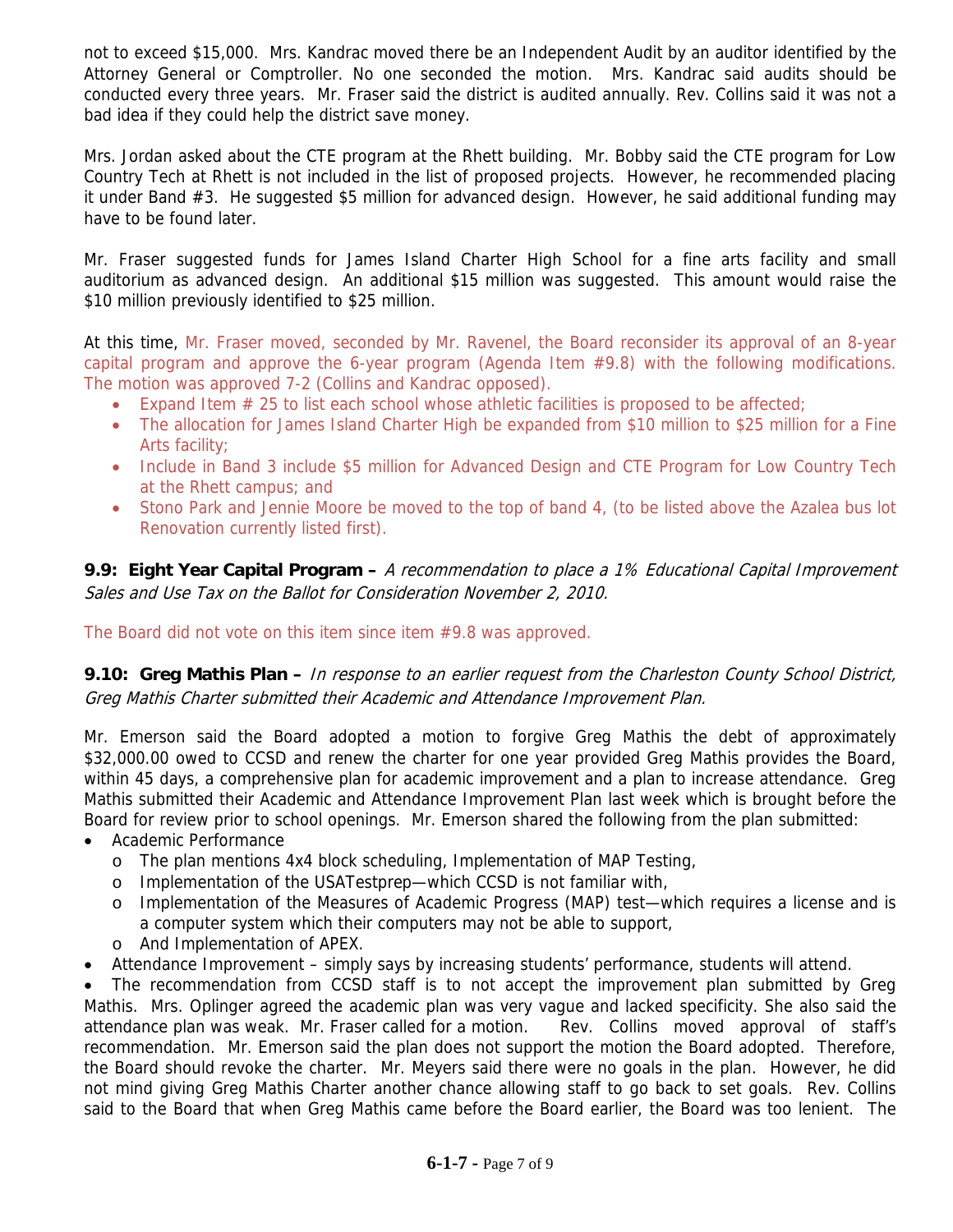district cannot afford to place students in the school not knowing if they will succeed when there are other schools available for these students to attend.

Mr. Emerson stated that today counts 45 days since the Board heard the appeal of Greg Mathis. The statute does not specifically say if its 45 days from the hearing or date the Order is issued. He went on to say the Order was issued 10 days after the appeal hearing. Mr. Ravenel said it's been a long time and students at the school are adults which he wants to be successful. Very few students will enroll in other schools. Some may even wind up in jail. In addition, they just lost a principal who had good intent. Since there is a new principal, he suggested the Board delay making decision tonight and allow Greg Mathis to bring a plan which has specifics. This will also allow him time to meet with the new principal. Mr. Toler agreed with Mr. Ravenel.

Rev. Collins said the district is in the business of educating students. However, the number of students at Mathis does not support the funds spent for the charter school. He was told by Jenkins Academy staff that only 30 meals are sent to Mathis daily. Dr. McGinley referred to the Alternative Plan, Credit Recovery and Online Program information presented by Dr. Herring at an earlier Board meeting. Dr. Herring said Clark Academy, the Summit Program, Home School, Online Program and Adult Education are the options for students currently enrolled at Greg Mathis.

Mrs. Oplinger moved, seconded by Rev. Collins, to revoke the Greg Mathis' charter. The motion was approved 5-0-3 (Meyers abstained; Kandrac, Ravenel and Toler opposed).

There being no further business to come before the Board, at 8:15 p.m. Mr. Meyers moved, Mr. Fraser to adjourn the meeting. The motion was approved by consensus.

Approved:

Nancy J. McGinley, Ed.D. Superintendent of Schools

\_\_\_\_\_\_\_\_\_\_\_\_\_\_\_\_\_\_\_\_\_\_\_\_